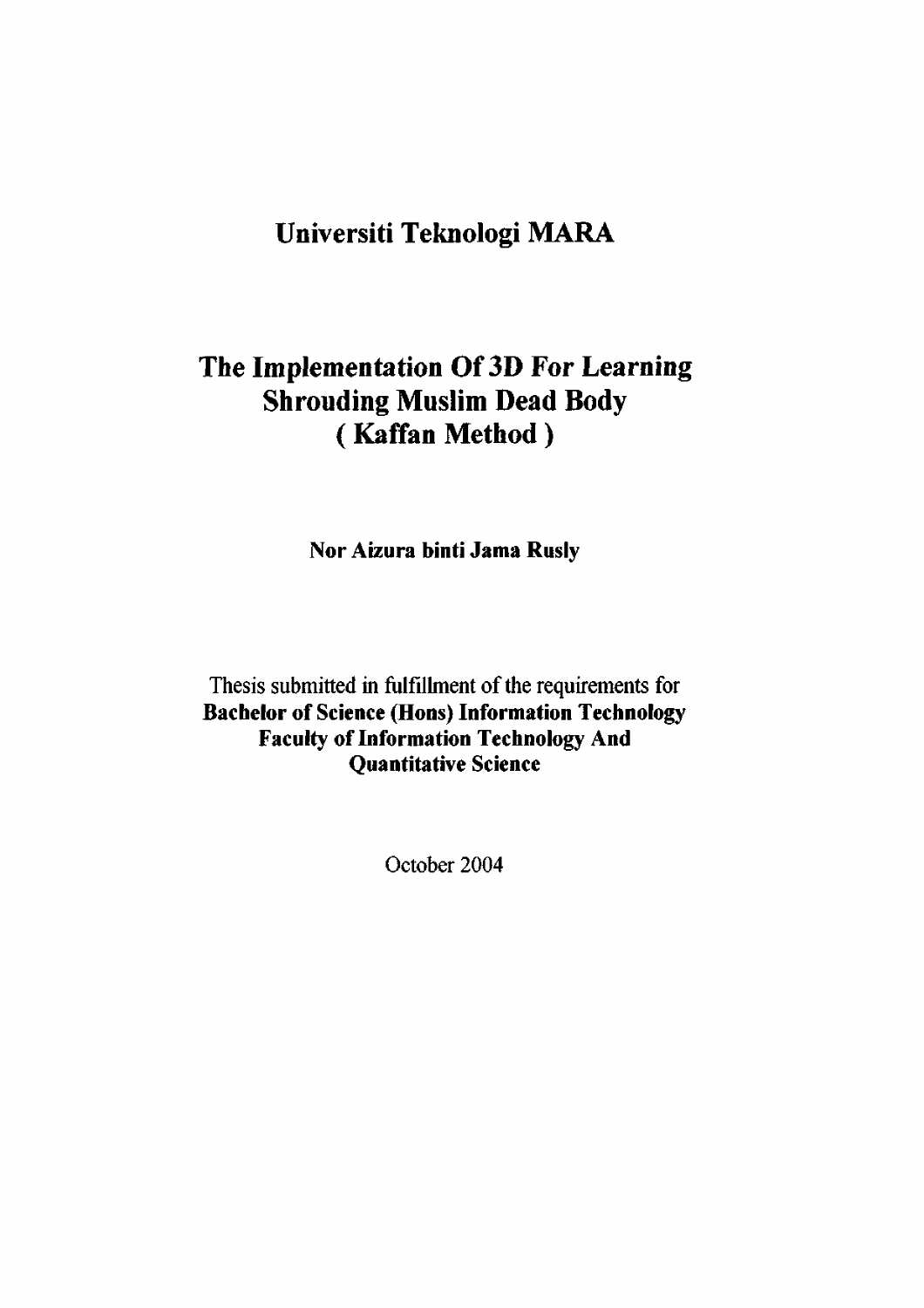## **DECLARATION**

I certify that this thesis and the research to which it refers are the product of my own work and that any ideas or quotation from the work of other people, published or otherwise are fully acknowledged in accordance with the standard referring practices of the discipline

 $\sim 10^{-10}$ 

OCTOBER 5, 2004 NOR AIZURA JAMA RUSLY (2002325654 )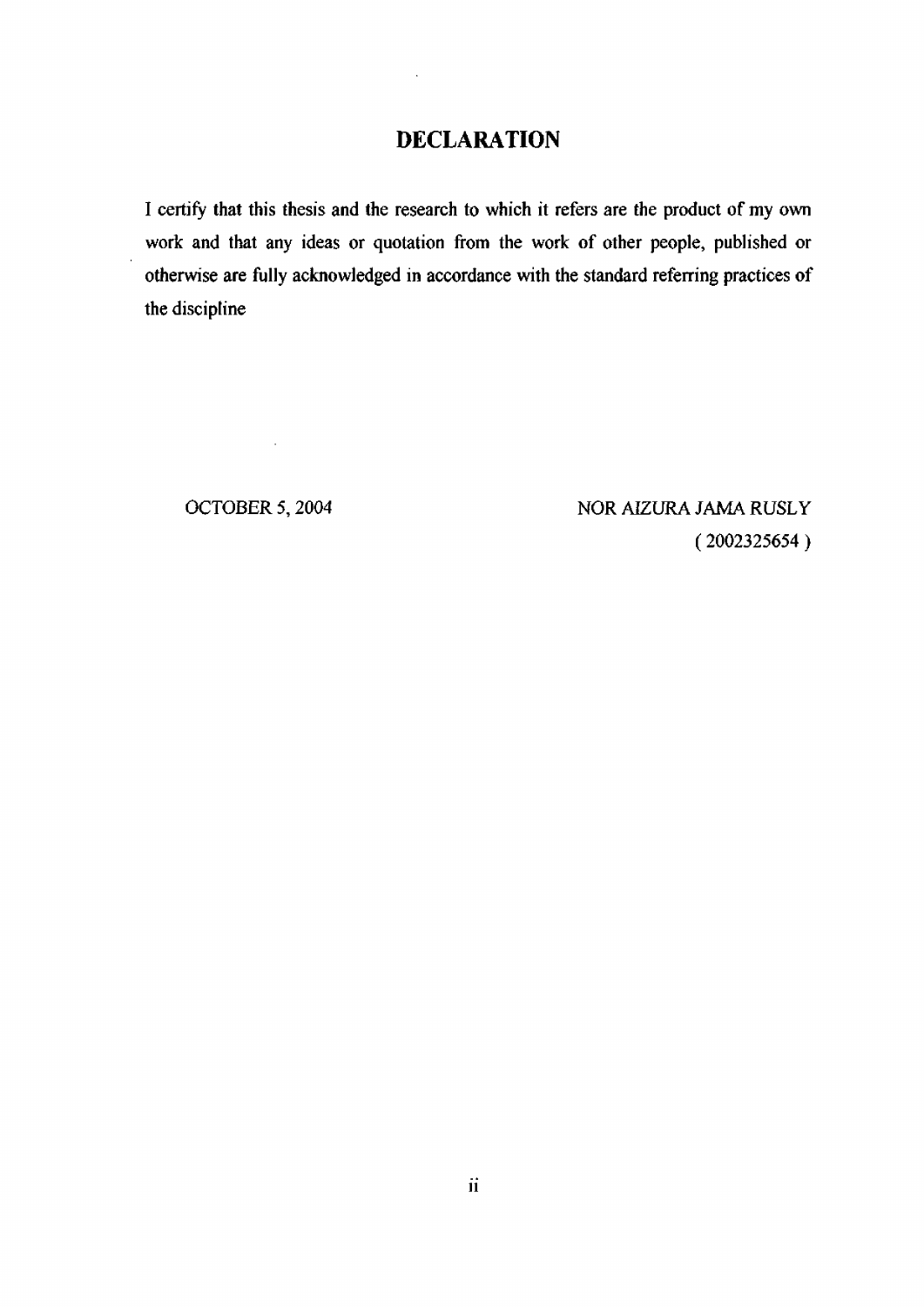## TABLE CONTENTS

# CONTENT PAGE

| <b>DECLARATION</b>     | 11      |
|------------------------|---------|
| <b>ACKNOWLEDGEMENT</b> | <br>111 |
| <b>LIST OF FIGURES</b> | ıх      |
| <b>ABSTRACT</b>        |         |

#### **CHAPTER ONE: INTRODUCTION**

| 1.0 | Background                        |                |
|-----|-----------------------------------|----------------|
| 1.1 | Problem Statement                 | 2              |
| 1.2 | Objectives of the Research        | $\overline{2}$ |
| 1.3 | Project Scope                     | 3              |
| 1.4 | Significant Of The Research       | 3              |
| 1.5 | Approach And Methodology          | 4              |
| 1.6 | Limitations of the project        | 5              |
| 1.7 | Overview Of The Report            | 6              |
| 1.8 | <b>Facts of Research Question</b> | 6              |

### **CHAPTER TWO: THEORITICAL CONSIDERATIONS**

| 2.0           | Introduction          |  |
|---------------|-----------------------|--|
|               | 2.1 Learning Theory   |  |
| $2.2^{\circ}$ | Framework Of Learning |  |

#### **CHAPTER THREE: LITERATURE REVIEW**

| 3.1              | Introduction                        |  |
|------------------|-------------------------------------|--|
| 3.2 <sub>2</sub> | Definition Of Pertinent Terminology |  |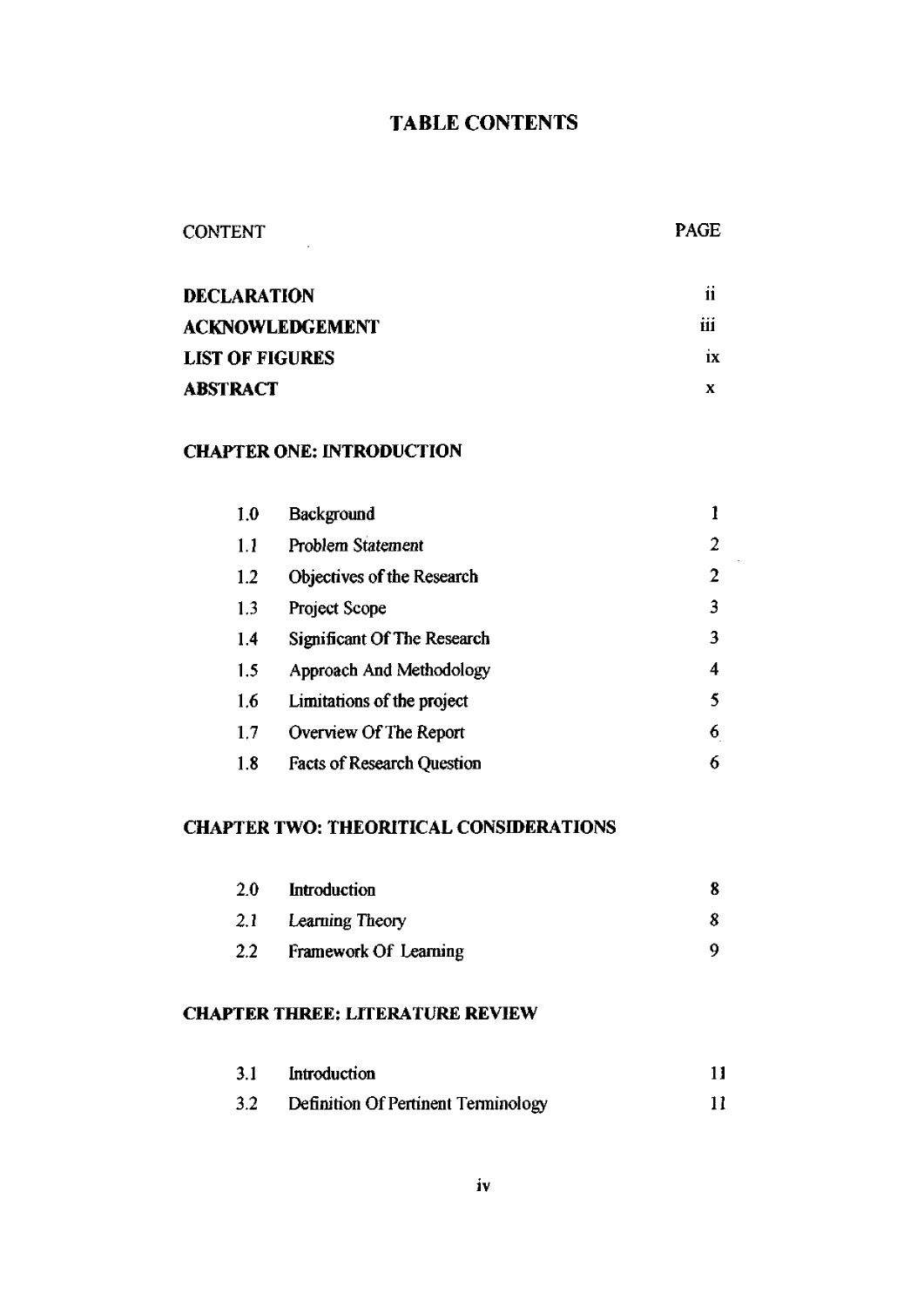|     | 3.2.1                                             | Multimedia                                     | 11 |
|-----|---------------------------------------------------|------------------------------------------------|----|
|     | 3.2.2                                             | Interactive                                    | 12 |
|     |                                                   | 3.2.3 3D Model                                 | 12 |
|     |                                                   | 3.2.4 Primitives                               | 14 |
|     | 3.2,5                                             | Application program                            | 15 |
|     |                                                   | 3.2.6 Key-framing                              | 15 |
|     | 3.2.7                                             | <b>Procedural Shaders</b>                      | 16 |
|     | 3.2.8                                             | Scene                                          | 17 |
|     |                                                   | 3.2.9 NURBS                                    | 17 |
| 3.3 |                                                   | <b>Implementations Design Theories</b>         | 18 |
|     | 3.3.1                                             | Human Computer Interfaces Design               | 18 |
|     | 3.3.2                                             | Lighting                                       | 19 |
|     |                                                   | 3.3.2.1 Factor Lighting Into Planning          | 19 |
|     |                                                   | 3.3.2.2 Keep it simple.                        | 20 |
|     |                                                   | 3.3.2.3 Lights Can Be Animated                 | 20 |
|     |                                                   | 3.3.2.4 Lighting Tips.                         | 21 |
| 3.4 | Different Methodologies to Solve the Same Problem |                                                |    |
|     | 3.4.1                                             | The Rave                                       | 21 |
|     |                                                   | 3.4.2 Virtual Museums: For A VR Authoring Tool | 22 |
|     |                                                   | 3.4.3 A Remote Cooperative Design System       | 22 |
|     |                                                   | Using Interactive 3D Graphic                   |    |
|     | 3.4.4                                             | Integration Of 3-D Visualization Into          | 22 |
|     |                                                   | The Simulation-Based Planning Process          |    |
|     |                                                   | Of Logistics Systems                           |    |
|     | 3.4.5                                             | Virtual Reality Applications In                | 23 |
|     |                                                   | The House-Building Industry                    |    |
|     | 3.4.6                                             | Worldlets: 3D Thumbnails For Wayfinding        | 23 |
|     |                                                   | In Large Virtual Worlds                        |    |